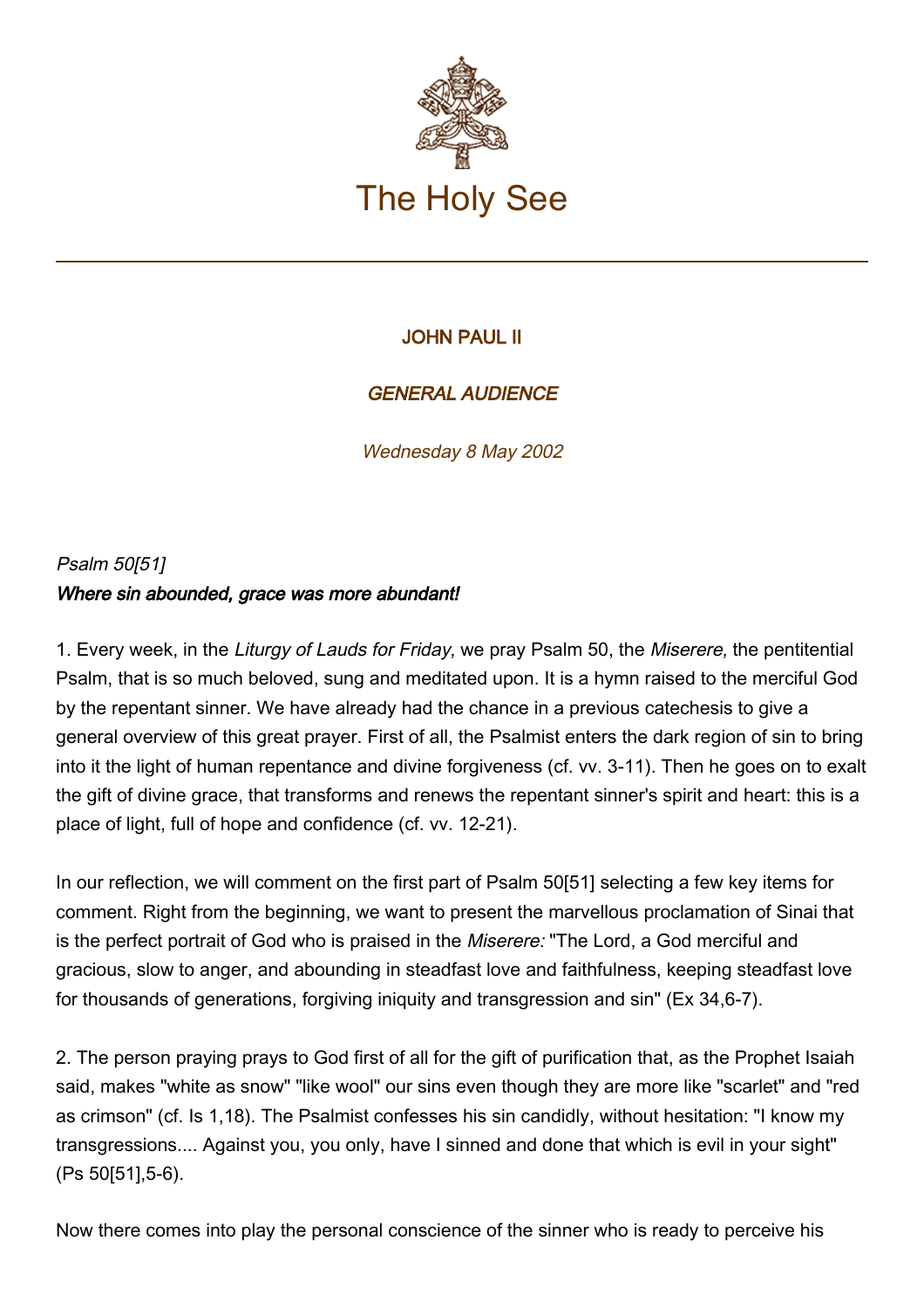wrongdoing honestly. This experience involves freedom and responsibility, and leads him to admit that he has broken a bond and has preferred to build a life different from that of the divine Word. The result is a radical decision to change. All this is contained in the verb "recognize", that in Hebrew implies not just an intellectual agreement but also a vital choice.

Unfortunately, many do not make this step as Origen warns: "There are some who after sinning are absolutely at peace and give no further thought to their sin; nor are they troubled by the knowledge of the evil they have committed but live as though nothing had happened. Such people would certainly not be able to say: my sin is ever before me. Instead, when, after committing a sin, one feels miserable and troubled by it, nagged by remorse, tormented without respite and undergoing inner revolt in his spirit when he tries to deny it, one rightly exclaims: *my sins give my* bones no peace.... Thus when we set before the eyes of our heart the sins we have committed, when we look at them one by one, recognize them, blush and repent for what we have done, then, overcome with remorse and terrified, we can rightly say that there is no peace in our bones on account of our sins ..." (Origen, Omelie sui Salmi, Florence, 1991, p. 277-279 [Homilies on the Psalms]). The admission and consciousness of sin are the fruit of a sensitivity acquired through the light of God's Word.

3. In the confession of the Miserere there is a noteworthy emphasis: the sin is described not only in its personal and "psychological" dimension but above all what is described is the theological reality. "Against you, against you alone have I sinned" (Ps 50[51],6) exclaims the sinner, whom tradition claims to be David, conscious of his adultery with Bathsheba and of the Prophet Nathan's denunciation of this crime and of the murder of Uriah, her husband (cf. v. 2; II Sm,11-12).

Sin is not just a psychological and social matter, but an event that corrodes the relationship with God, violating his law, refusing his plan in history and overturning his set of values, "putting darkness for light and light for darkness", in other words, "calling evil good and good evil" (cf. Is 5,20).

Before finally injuring man, sin is first and foremost a betrayal of God. The words the prodigal son says to his father, whose love is so abundant, capture it well: "Father, I have sinned against Heaven (that is, against God) and before you" (Lk 15,21).

4. At this point the Psalmist introduces an angle that is more directly connected with human reality. It is a sentence that has given rise to many interpretations and has been linked with the doctrine of original sin: "Behold, I was brought forth in iniquity, and in sin did my mother conceive me" (Ps 50[51],7). The praying person wants to indicate the presence of evil in our whole being, as is evident in his mention of conception and birth, as a way of expressing the entirety of existence, beginning with its source. However, the Psalmist does not formally connect his state with the sin of Adam and Eve; he does not speak explicitly of original sin.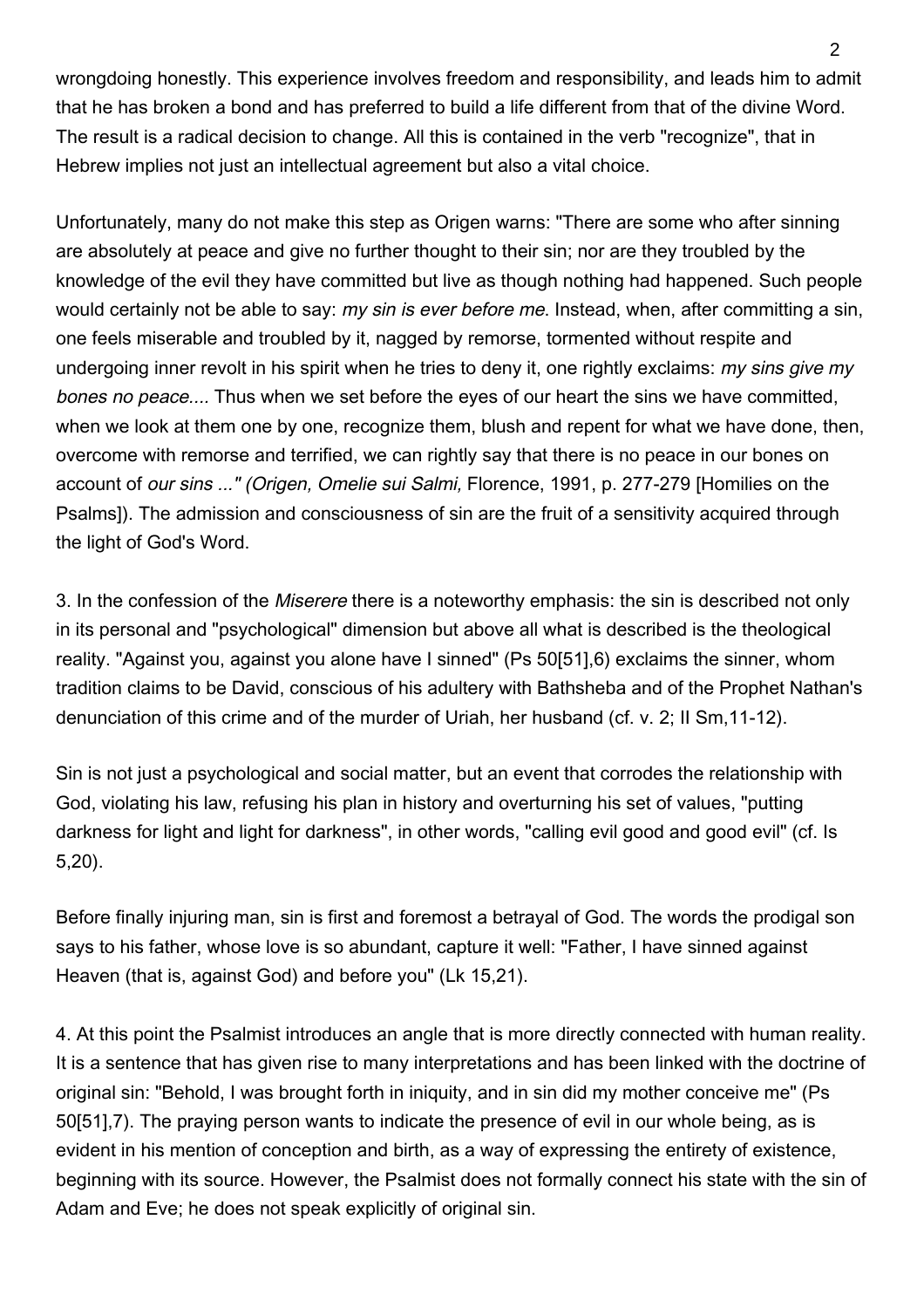It is still clear, according to the text of our Psalm, that evil is rooted in man's innermost depths, it is inherent in his historical reality, so the request for the mediation of divine grace is crucial. The power of God's love exceeds that of sin, the forceful river of evil is less powerful than the fruitful water of forgiveness: "Where sin increased, grace abounded all the more" (Rom 5,20).

5. In this way the theology of original sin and the whole biblical vision of man as a sinner are indirectly recalled in a way that at the same time gives an intuition into the light of grace and salvation.

As we will have the chance to discover later on, when we return to this Psalm and the later verses, the confession of sin and the consciousness of one's misery do not lead to terror or the nightmare of judgement, but indeed, to the hope of purification, liberation and the new creation.

In fact God saves us, "not because of deeds done by us in righteousness, but in virtue of his own mercy, by the washing of regeneration and renewal in the Holy Spirit, whom he poured out upon us richly through Jesus Christ our Saviour" (Ti 3,5-6).

## To the English-speaking pilgrims and visitors the Holy Father said:

I extend a special greeting to the young people of Toronto, gathered at the university in a television link-up with the young people of the University La Sapienza in Rome. Dear friends, I hope to see many Canadians at the World Youth Day. Coming together in the name of our Lord Jesus Christ, you will commit yourselves to being the salt of the earth and the light of the world.

Upon all the English-speaking pilgrims and visitors present at today's audience, especially those from England, Norway, Sweden, India, South Korea, Canada and the United States of America, I invoke the joy and peace of the Risen Saviour.

\*\*\*

At the end of the General Audience, John Paul II asked everyone present to pray for the success of the Special Session of the General Assembly of the UN on children. The three day summit is focusing on the improvement of children's situation worldwide.

Today in New York the General Assembly of the UN is beginning a special session on children. The important meeting calls attention to the scourges that continue to afflict little children, the precious but also vulnerable treasure of the human family. I am thinking of the wars, the poverty, the abuses and injustice of every kind of which they are the victims.

In these days in which representatives of countries from around the world are meeting to reflect on the conditions in which little children have to live, I invite everyone to pray for the success of these